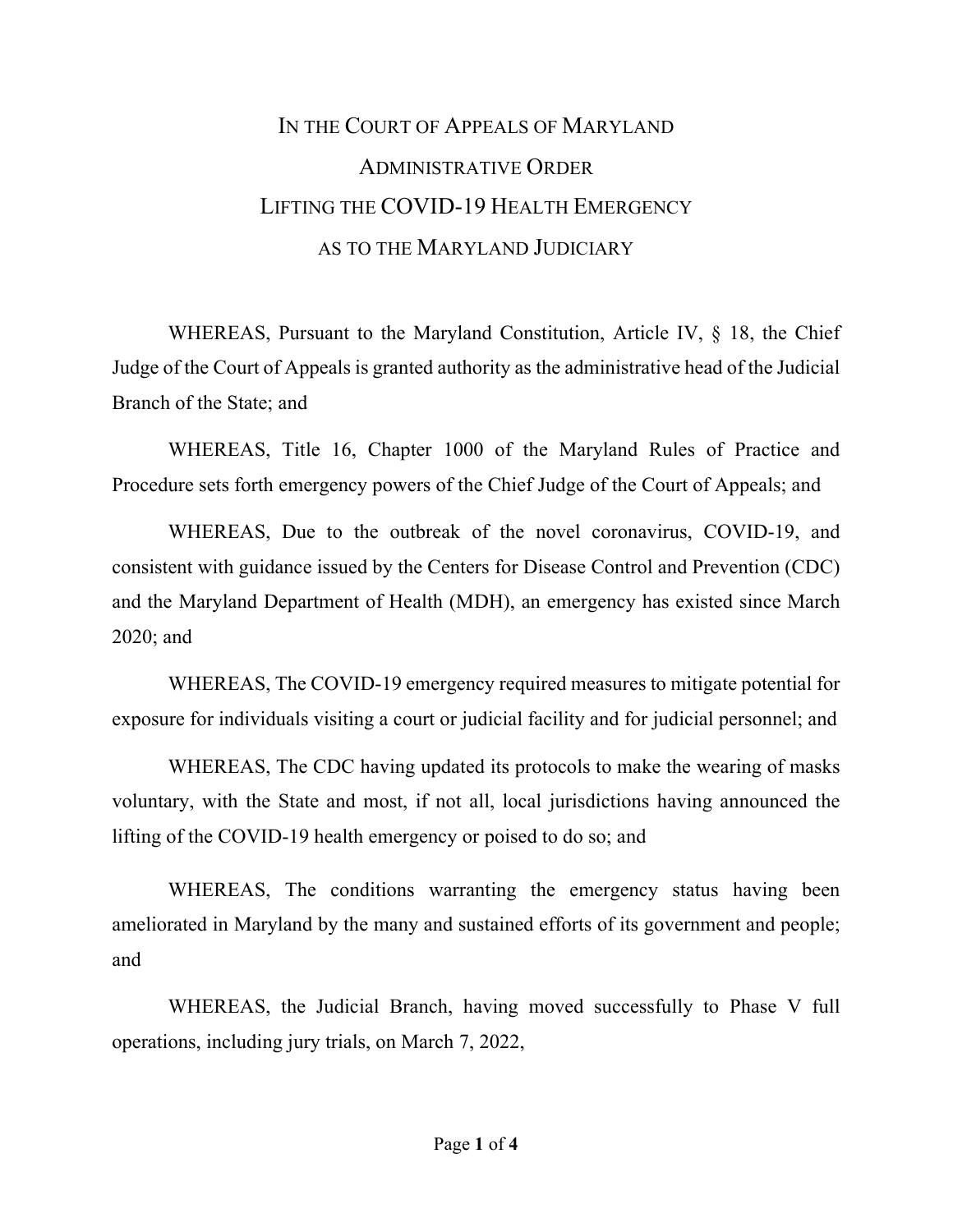NOW, THEREFORE, I, Joseph M. Getty, Chief Judge of the Court of Appeals and administrative head of the Judicial Branch, pursuant to the authority conferred by Article IV, § 18 of the Maryland Constitution, do hereby order, this 28th day of March 2022, that:

- (a) The Judicial Branch's COVID-19 emergency period shall conclude at midnight on April 3, 2022, and normal operations shall resume thereafter, pending further order; and
- (b) Pending further order of the Chief Judge of the Court of Appeals, those hearings and proceedings that are scheduled to occur remotely on or after April 4, 2022, and have been scheduled pursuant to the emergency orders authorizing and encouraging the courts to conduct remote proceedings to the greatest extent possible<sup>1</sup> shall be allowed to proceed remotely as scheduled; and
- (c) Pending further order of the Chief Judge of the Court of Appeals, until such time that Prince George's County and Baltimore become MDEC jurisdictions, when a matter is heard remotely in those jurisdictions, judges, judicial appointees or clerks are authorized to sign any document by personally affixing the judge's, judicial appointee's, or clerk's signature by using an electronic process to affix their signature on the document, by hand signing a paper version of the document and scanning the hand-signed document containing the signature, or by typewriting the signer's name, accompanied by a visual image of the signer's handwritten signature or the symbol /s/; and
- (d) Pending further order of the Chief Judge of the Court of Appeals, those incumbent Maryland judges, each of whom were cross designated to sit in any

<sup>&</sup>lt;sup>1</sup> Such hearings and proceedings being required to use communication platforms consistent with the *Administrative Order on the Implementation of Remote Electronic Participation in Judicial Proceedings*, filed June 18, 2018, the *Amended Administrative Order on Remote Proceedings Held During the COVID-19 Emergency*, filed May 1, 2020, and the relevant Maryland Rules, including amendments that took effect on July 1, 2020.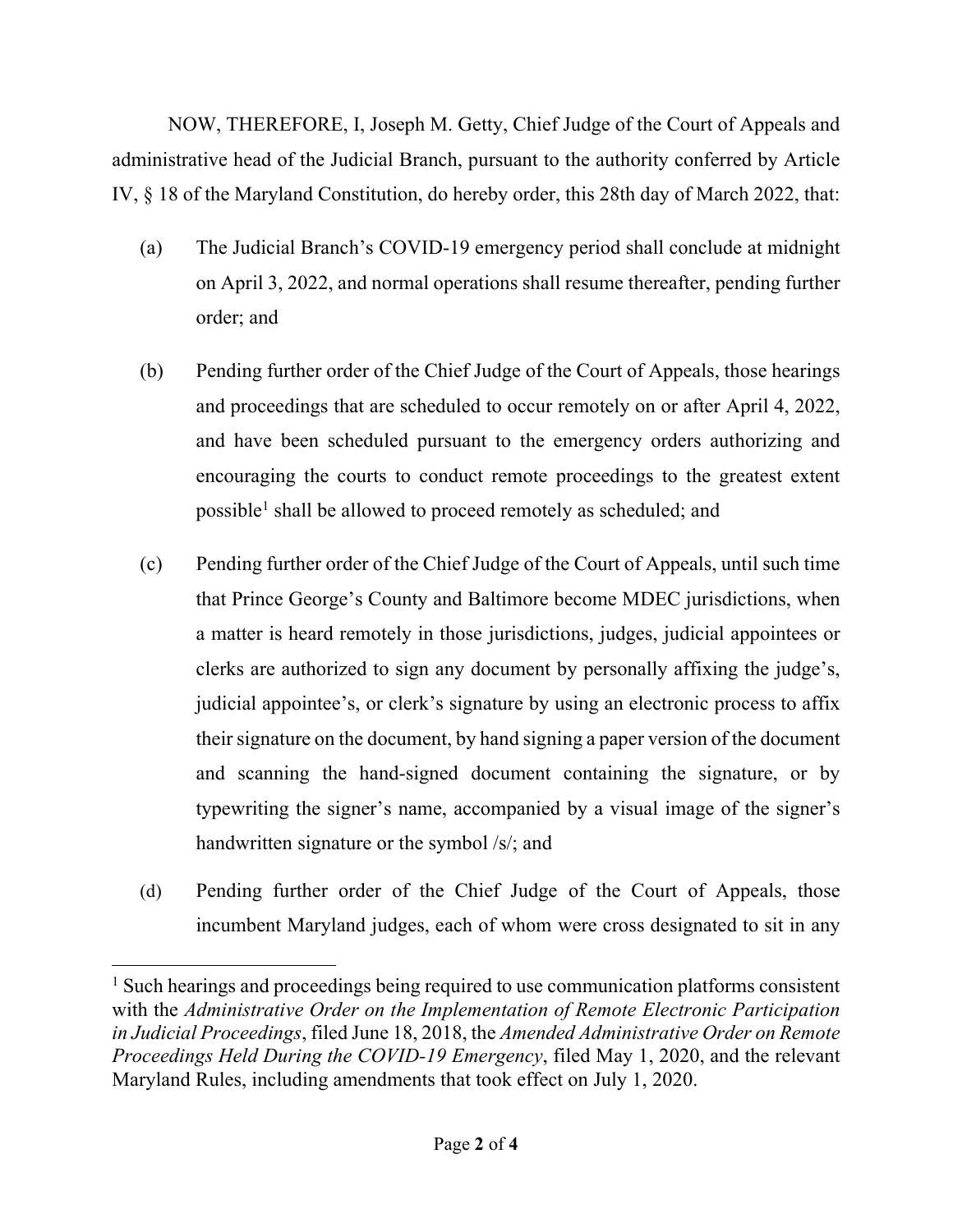trial court in the State of Maryland during the emergency period, who then sat in other trial courts pursuant to those emergency orders shall continue to be authorized to sit in those matters that came before them until their completion, without the necessity of a further designation order; and

- (e) The *Final Administrative Order on the Emergency Tolling or Suspension of Statutes of Limitations and Statutory and Rules Deadlines Related to the Initiation of Matters and Certain Statutory and Rules Deadlines in Pending Matters During the COVID-19 Emergency*, filed March 28, 2022, (*Final Administrative Order on Emergency Tolling or Suspension*), issued pursuant to Maryland Rule 16-1003(a)(7), shall control as to statutory and rules deadlines for the initiation of matters and for conducting certain court proceedings during the COVID-19 emergency and extensions caused thereby beyond the emergency period, except that the deadline for the scheduling of criminal jury trials shall be governed by the *Final Administrative Order on Jury Trials and Grand Juries During the COVID-19 Emergency*, filed March 28, 2022; and
- (f) The suspension of Maryland Rules 2-507 and 3-507 during the COVID-19 emergency shall be governed by the *Final Administrative Order on Emergency Tolling or Suspension*; and
- (g) To the extent that this Administrative Order conflicts with extant Administrative Orders, local administrative orders or policies, this Administrative Order shall prevail; and
- (h) This Order shall be modified as appropriate; and
- (i) The *Amended Administrative Order on Remote Proceedings Held During the COVID-19 Emergency*, filed May 1, 2020, shall be and hereby is rescinded, effective midnight, April 3, 2022; and